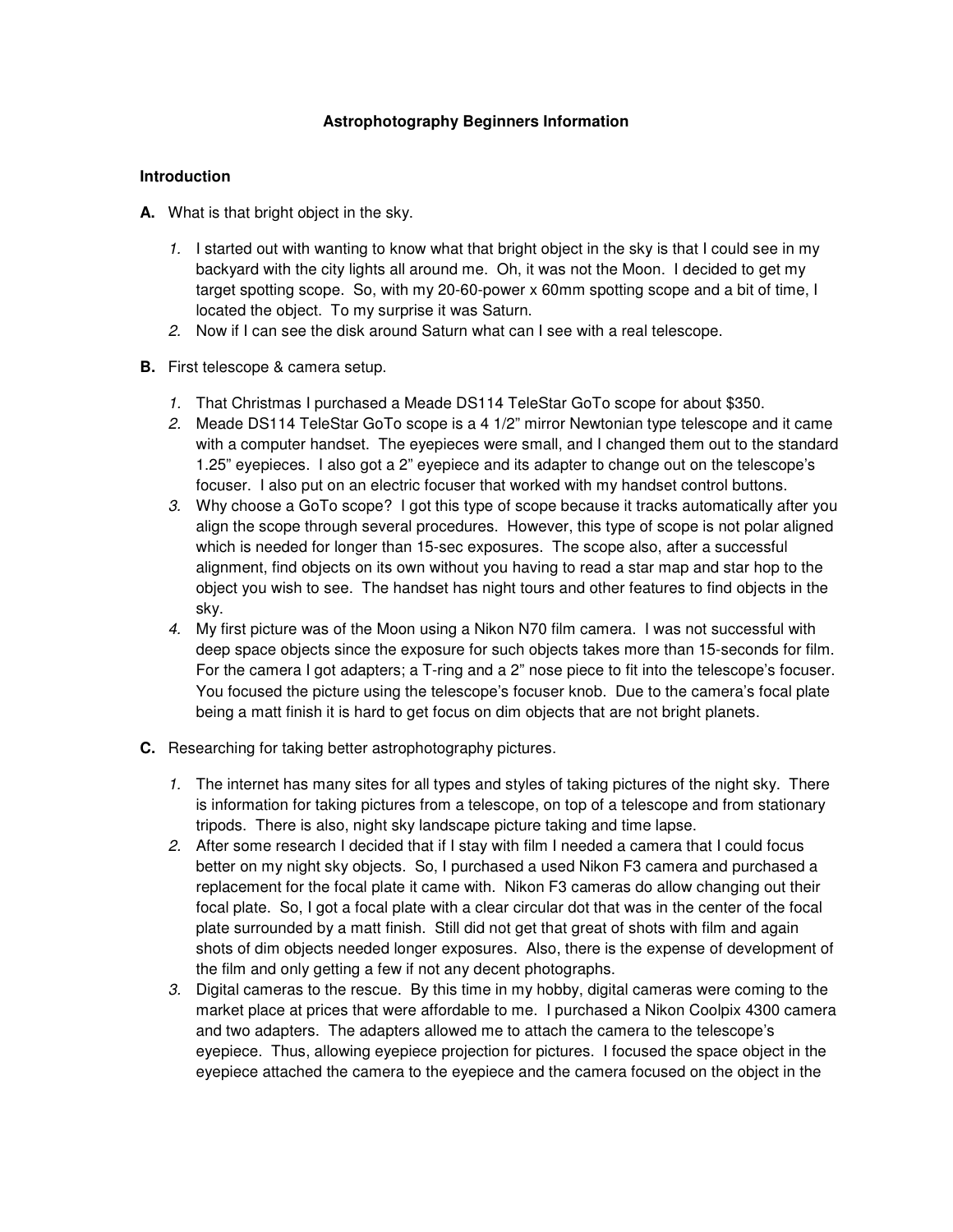eyepiece. Now I could take many shots of the same object and stack the photos in stacking software. However, still a 15-second exposure limit.

- **D.** Helpful web sites; I use several for additional knowledge. Lots of info on YouTube
	- 1. Astrophotography Tutorials Dough Hubble; https://www.youtube.com/user/DugDog,
	- 2. Craig Stark http://www.stark-labs.com/craig/index.html, You will have to search YouTube for his videos
	- 3. David Rankin Rankinstudio; https://www.youtube.com/results?search\_query=Rankinstudio
	- 4. Dough Hubble on What Equipment Do You Need For Astrophotography? https://www.youtube.com/watch?v=GZjy3ed59Mw
	- 5. Forrest Tanaka; https://www.youtube.com/channel/UCx\_N3KiUvb4M2-NyKRugXmw and he has one video of the Andromeda Galaxy not using a star tracker; https://www.youtube.com/watch?v=e0JSTF8SGi4

### **Getting serious with Astrophotography**

- **A.** After much research I decided I needed a newer telescope that would allow polar alignment and also be a GoTo scope. However, I learned later that I did not know all the particulars regarding the type of scope needed and their ratings for faster and more light reception.
- **B.** New telescope with both polar and alt-alz mounting features, I purchased a 10-inch Meade LX200GPS fork mounted telescope. This is an expensive scope as most are if you want to get serious. If I had it all to do over again, I would have gotten a German Equatorial mount and with a telescope with a wider field of view and reduced f-ratio (f/ratio = focal length / aperture). I am still trying to understand f-ratios and have to refer to the internet for information that might help me. However, the telescope I have is excellent for deep space observing in addition to taking astrophotography. Many other people who take astrophotography have the same type of Meade telescope I have, while some are smaller and some are larger.
	- 1. Aperture, f-ratios, myths, etc; http://www.stark-labs.com/help/blog/files/FratioAperture.php
	- 2. CCD "f-ratio" Myth; http://www.stanmooreastro.com/f\_ratio\_myth.htm
- **C.** New cameras; I decided I needed a new DSLR with more features for both my Astrophotography hobby and family pictures. I got a Nikon D70 mainly because, my Nikon SLR camera lenses I already had for my N70, are interchangeable with my new Nikon D70-DSLR. I realize now that I should have gotten a Canon DSLR. However, years later proved to be beneficial, that I just needed to wait for Canon to make a camera for both Astrophotography and everyday use. Technology changes so fast now, that cameras are out of date after a few months or years. But that does not mean you cannot get great photos with Nikon, Canon or other camera brands just because they may be antiquated.
	- 1. D70 modifications; I even changed out my focal plate to a lesser matt finish as suggested by some other Nikon users doing astrophotography. However, in my view the change did not aid me in the ability to achieve a good focus viewing through the camera. I still had to download the pictures and view what was shot only to find that I was out of focus. A waste of time since the camera does not do live view.
	- 2. Deep space CCD cameras; Meade DSI cameras just fit into the eyepiece holder and come with software that allows you to take pictures and automatically stack the pictures. You do have the options to save all pictures and stack later or save only the combined pictures. I have two of these one does both color or black/white and another is only black/white but does have RGB filters. Using the RGB filters you can take photos with each filter and stack them later for a colored photo. Many times, I have had to use a focal reducer, in front of the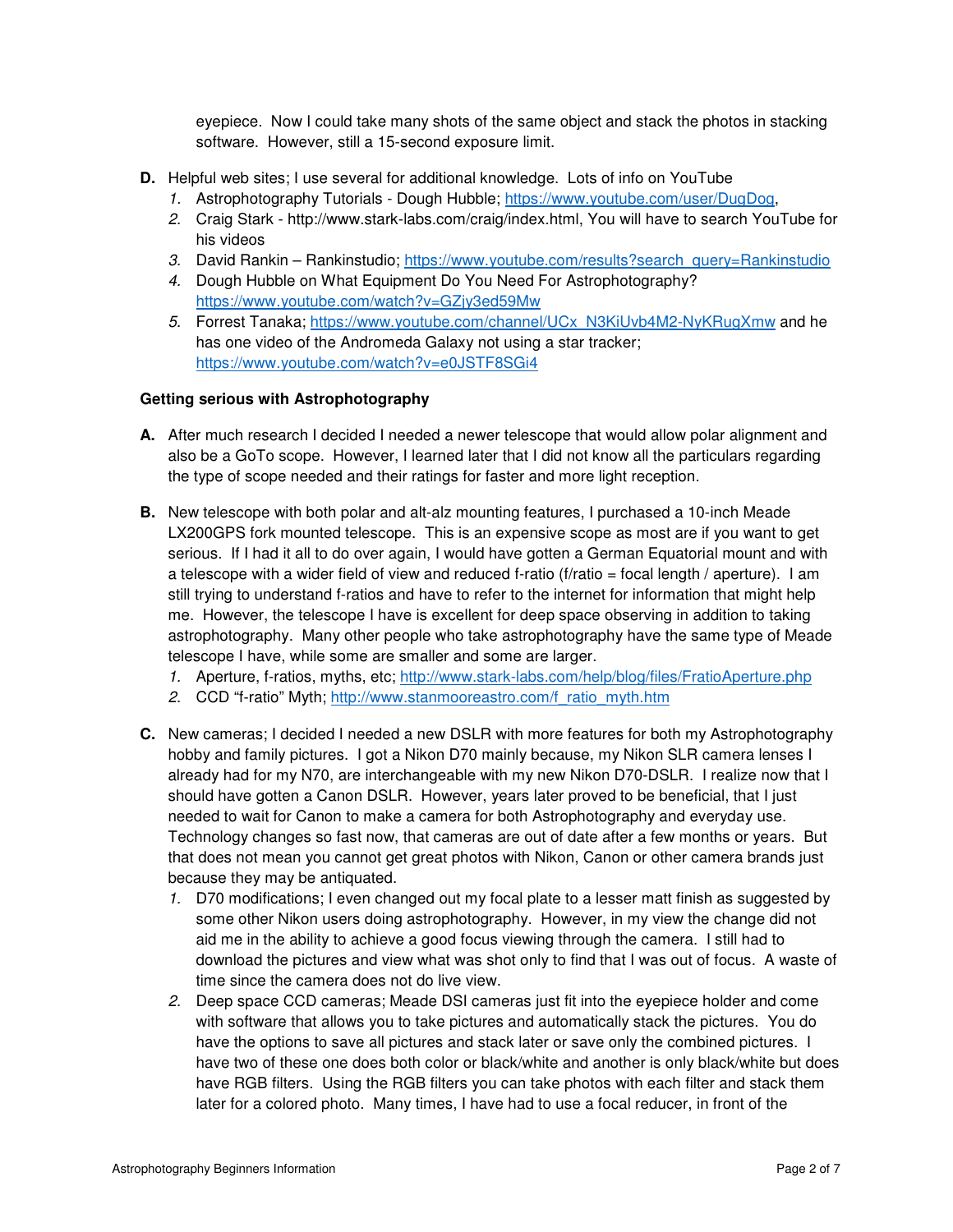camera, to get the whole object in the picture frame. You are photographing the image on the telescope's mirror and it can be quite large if not viewed through an eyepiece or focal reducer. I have at times used both the focal reducer and eyepiece with my Coolpix 4300 camera to get the object in the picture frame using eyepiece projection.

- 3. Canon EOS 60Da; This camera is specifically design for both Astrophotography and daytime use. With the camera's live view and a computer, the telescope, or if the camera is using a lens other than the telescope, you can achieve focus viewing the computer screen. However, you will have to use the focus knob on the telescope or focus the camera lens manually. Autofocus does not work well on space objects due to the dim light conditions. There are aids to acquire focus such as Bahtinov Mask which can be acquired for both telescopes and some camera lenses. Most all the time I use the focal reducer with the Canon EOS 60Da.
- 4. Filters; You will need to research the type of filters you may want to use. Some attached to the lens of a camera and others can clip inside the camera's sensor. Helpful web links; https://www.youtube.com/watch?v=s34\_XfDfgOA & https://www.youtube.com/watch?v=w5\_\_7Zi6f30&t=12s
- **D.** Guiding; If you use a telescope, that can be polar aligned, you will need one that allows for the added feature of a guide scope.
	- 1. I use a guiding software called; PHD which stands for Push Here Dummy. The guide scope requires a guiding camera that has a wired connection to the telescope's guiding port and to a computer. It is free; http://www.stark-labs.com/phdguiding.html
	- 2. There is software for achieving polar alignment now without using the additional polar alignment scope. One is called Sharpcap but you will need the Pro version for polar alignment plate solving. It is free, but the Pro version is a yearly fee in Euro. This year the fee was \$15. https://www.sharpcap.co.uk/sharpcap/features/polar-alignment
- **E.** Advanced cameras; There are many advanced cameras for deep space photography as well as filters to pop out the nebula gases. Of course, many people will use an IR filter especially in the light polluted areas. However, there are light pollution filters that may be a bit better even for out in dark sky places.
	- 1. Advanced CCD cameras for deep space; there are many types of these cameras and they can get quite expensive. I have one that takes video which was design exclusively for planets. They can be purchased either as color cameras or mono. Lots of astrophotography hobbyist tend to use the mono with RGB or more filters. I have not tried to take deep space with my ZWO CCD camera, but I have seen others that have done it. Most of my Deep Space shots have been with my Meade DSI CCD cameras if not with one of my DSLR's.
	- 2. Some popular CCD cameras today are the ZWO line as well as others. You just have to search on the web and forums to see what camera will suit your needs and pocket book.
		- a. https://agenaastro.com/zwo-astronomy-cameras-buyers-guide.html
		- b. https://astronomy-imaging-camera.com/zwo-all-products/
- **F.** Attachments I found did not work well.
	- 1. There is an attachment that is supposed to work with both SLR and DSLR cameras that allows you to put an eyepiece in the item and then attached the item to the camera using a Tring. I have tried it and I have two types. I have not been able to get any good pictures using the item. Others have, but I have not, especially with digital cameras. I get a good focus on the center of the object but stars toward the outside of the center are not in focus using a DSLR. Do not even bother with an item such as the Meade Variable Projection Camera Adapter or the Meade Basic Camera Adapter or similar products that allow an eyepiece to be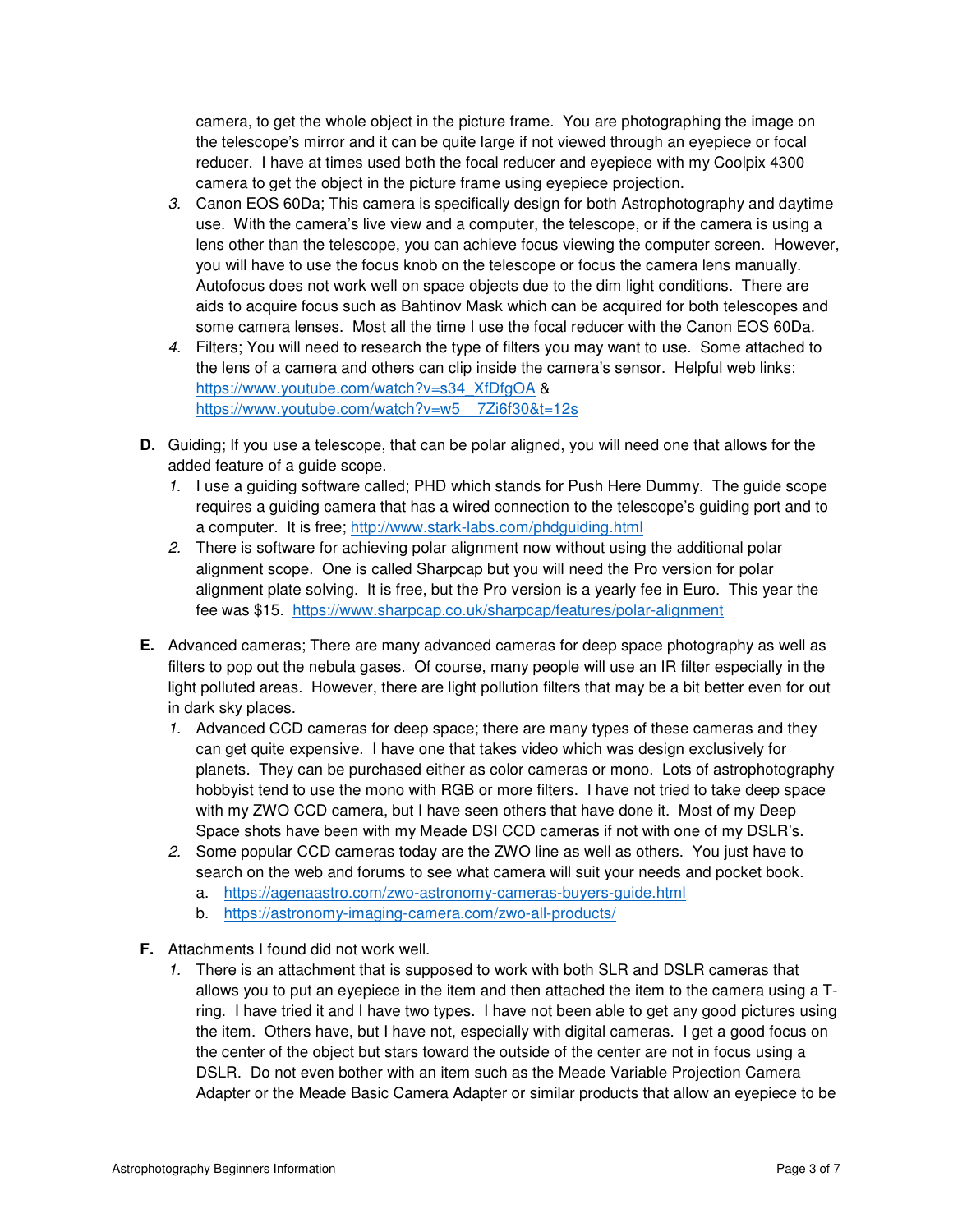put inside of them. I get better eyepiece projection pictures using my Nikon Coolpix 4300 attached to the eyepiece. I do not understand why it works in the Coolpix and not the advanced DSLR.

- 2. Telescope Manual focus; If the eyepiece receptor or mirror focus knob is not a finally engineered smooth moving manual knob you may want to have an electronic focuser that has fine, medium and fast speeds. Manual moving the focus knob that is not a precision type can be frustrating in trying to achieve fine focus.
- **G.** Tripod guiding; there is equipment now that allows a camera, with an attached camera lens, to be mounted to a tripod and will guide across the sky. I do not have one, but one member of our club does use one. There are several manufactures who make these types of tracking mounts. Most have to be polar aligned and probably have a weight limit. With the many different types of camera lenses, you can get some very good wide-angle views of the night sky. However, for really close up deep space objects; you will need a powerful camera zoom lens or a telescope. German Equatorial mounts can double for just using a camera in lieu of the telescope. But remember that you can mount the camera on top of most telescopes with the proper attachments.
	- 1. Vixen Optics Star Tracker; their web site has some links to YouTube videos using their equipment. https://www.vixenoptics.com/Vixen-Polarie-Star-Tracker-p/35505.htm
	- 2. iOptron Sky Tracker; http://www.ioptron.com/category-s/111.htm
	- 3. Build your own star tracker; http://www.instructables.com/id/Build-a-star-tracker-for-your-DSLR-and-make-your-o/
	- 4. There are some others you just have to research online.
- **H.** Power needs; you would not want to run out of battery power in the middle of taking long exposures especially in a long series of long exposures. While a camera battery may be fully charged it may not last the night. You do not want to change out batteries in the middle of a photo session which could get your setup out of alignment especially if you are tracking.
	- 1. You need to have power for the telescope or tracking device to which the camera is attached to. Most telescopes run off a 12V power sources and have an AC/DC accessory (wall wart) that you can purchase separately. However, some telescopes power leads may have the cigarette plug for the battery connection at one end and the round jack at the other end that plugs into the telescope's power input plug.
	- 2. A deep cycle marine battery or similar portable power sources are available. Most portable power sources have two cigarette plugs. For a car/marine battery you can get a power converter that connects to the battery post and has several outlet plugs. I would get one with no less than two or four outlets. With just two plugs I use a pigtail outlet in each outlet that I can connect a 3-plug outlet to thus giving me 6-plug-ins total.
		- a. Power tank; http://www.giantfreakinrobot.com/reviews/portable-power-telescopes.html
		- b. Power converter; http://www.batterychargers.com/xi75du/
	- 3. You need power to the camera. Best is to have the AC/DC power converters recommended by your camera manufacturer. This device can be plugged into an outlet that supplies power. The device is most likely **not** your accessory that charges the battery.
	- 4. You need power to combat dew. There are 12-V heat guns and there are dew heater strips. The heat gun is used when your lenses start to dew up and you will use it many times during the night when dew or frost is present. However, I prefer dew heater strips. They come in different lengths and with a controller to control the amount of heat that also uses the outdoor temp to regulate power usage to the strips. There are several manufacturers of dew control devices. I use a DewBuster controller (http://www.dewbuster.com). The DewBuster web site has additional information about making your own items to control dew. For the heater strips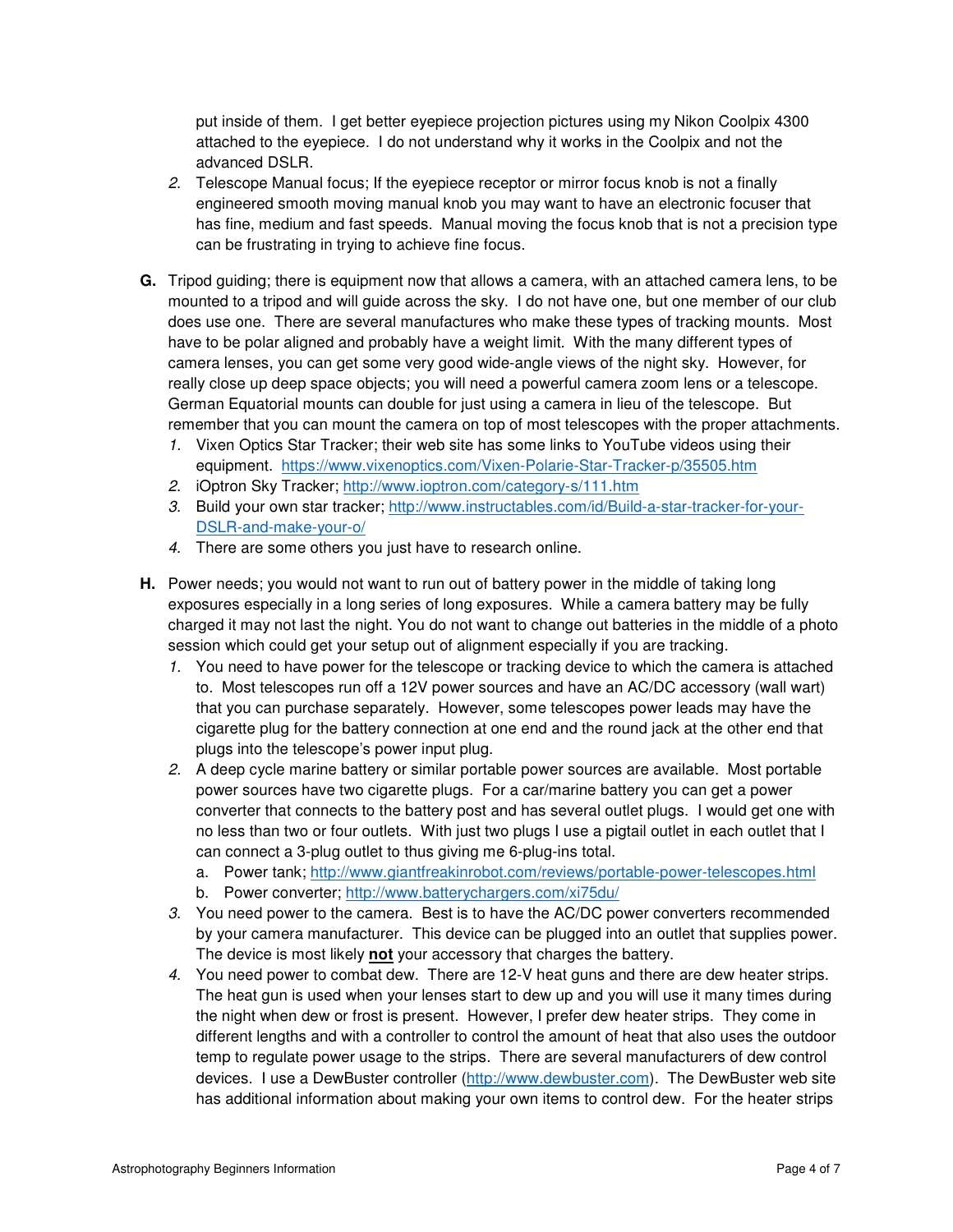I use Dew-Not (https://www.dew-not.com/dew-not-desc-01.htm). The strips can be acquired for both telescopes, eyepieces as well as camera lenses. You will need to measure the circumference of the item you wish to wrap around with a dew heater strip.

5. You need power to your computer. While on computers; it is good to have one with a backlite keyboard. The backlight should be red, and you need a software program or a red film/plastic sheet to make your computer screen a red tint. Star parties prefer red light so your night vision is not hindered.

### **Camera lenses and software**

- **A.** Camera lenses selection is vast. I suggest doing research on the internet. Low f-stop is ideal, and the camera's ISO should not be set more than 1600. Higher ISO will show noise. Caution; I have found that some teleconverters may not work with some lenses. You need to check with the manufacturer regarding using teleconverters.
	- 1. ASTROPHOTOGRAPHY 101: How to choose the best lenses for astrophotography? TUTORIAL - 4K; https://www.youtube.com/watch?v=IgmUpfel6bU
	- 2. Astrophotography 101 Lens Guide and Recommendation; https://www.youtube.com/watch?v=vlL14iQNm4U
	- 3. Rokinon 14mm- Best Budget Lens for stars?; https://www.youtube.com/watch?v=\_TSrFKLzsrQ
- **B.** Software; there are numerous software programs out there. Some are free and some are not.
	- 1. I use DeepSkyStacker for stacking my deep space shots most of the time. a. Web link; http://deepskystacker.free.fr/english/index.html
	- 2. RegiStax6 for stacking most of my videos for planets. RegiStax6 actually imports the video file and breaks out the individual frames. At times I have used RegiStax6 for some deep space shots.
		- a. Web link: http://www.astronomie.be/registax/download.html
	- 3. I also have Nebulosity which allows taking pictures, viewing and stacking your pictures. It is not a free software.
		- a. Web link; http://www.stark-labs.com/nebulosity.html
	- 4. I use my camera's computer software for camera control from the computer.
	- 5. Free software; While sites offer free software, please remember that some of the program writers, do this work on their own time and a **DONATION** is a good way to say **THANK YOU**. Just be sure you are getting the software from a reputable site.
- **C.** Stacking procedures and terms
	- 1. Lights; these are your actual pictures. You will take many more lights than any other pictures used in the stacking procedure.
	- 2. Darks; these are pictures using the same shutter speed and ISO settings as you used in the Lights. However, these are to be taken with a cap over your lens. The number of Darks you take should be at least ¼ of the Light count you took or no less than 5. (ex: if you take 50- Lights you should have no less than 5-Darks or a bit more. The Darks help take out the Noise in your Lights when stacked. Forrest Tanaka took 400-Lights @ 1.6-seconds for each shot and only 20-Darks and 20-Bias in his YouTube video on the of the Andromeda Galaxy not using a star tracker; https://www.youtube.com/watch?v=e0JSTF8SGi4
	- 3. Bias; These are pictures using the same ISO settings as your Lights but with the shutter speed set to the fastest shutter speed your camera will take. You will take these pictures also with a cap over your lens.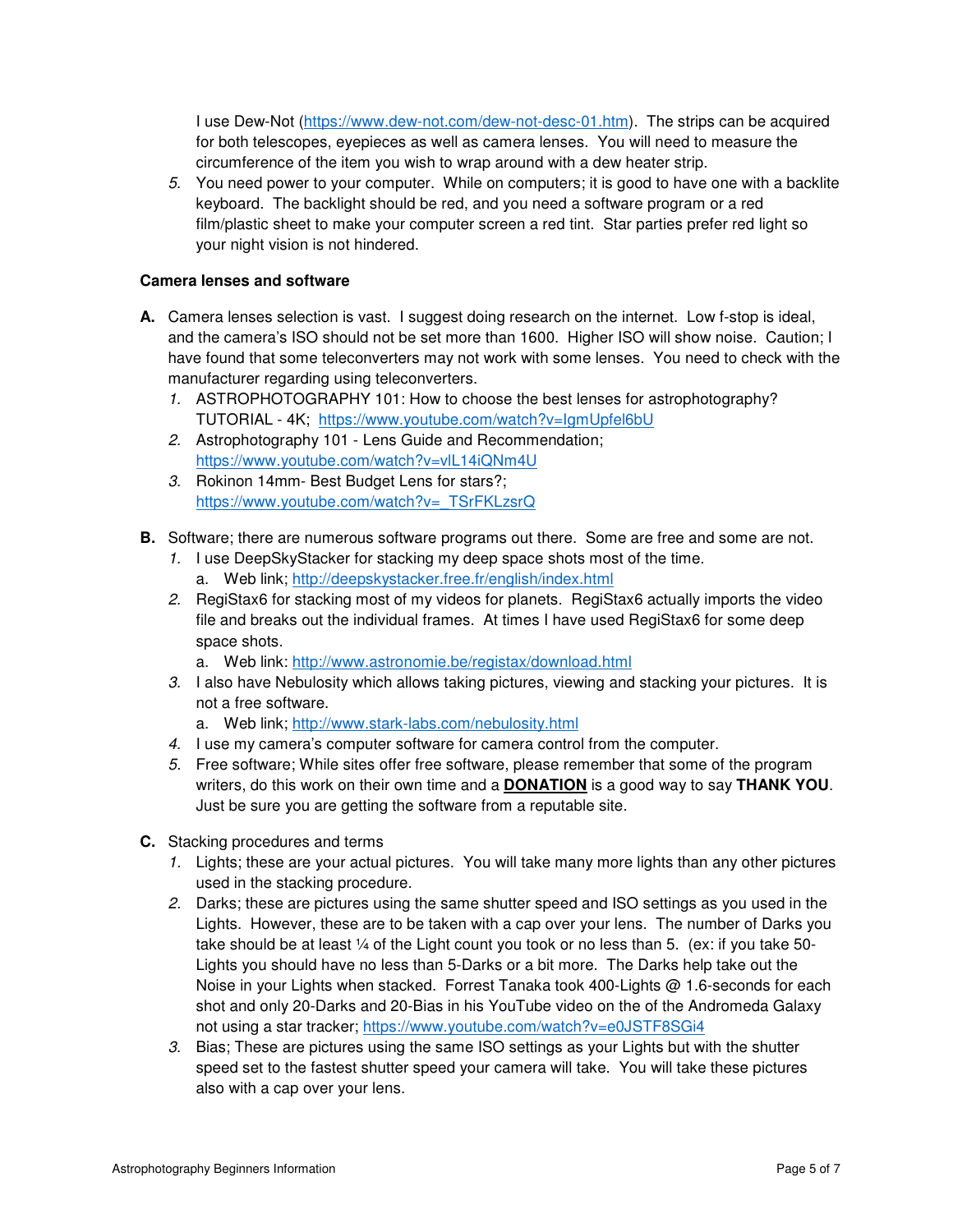- 4. Flats; I do not take these, but some say it also helps. Flats are pictures taken with a T-shirt over your lens to aid in removal of dust particles that might be on the lens.
	- a. How to Take T-Shirt Flats Astrophotography Tutorial https://www.youtube.com/watch?v=aHi4ddBjwNY
	- b. How to take Flat Frames for Astrophotography https://www.youtube.com/watch?v=g3zDn-8s- k
- 5. Offset/Bias files; I do not take these, but they are listed in the DeepSkyStacker program. I am sure there is information on these on the web.
- 6. You would import the above pictures into your stacking software program. There are many YouTube videos on using the various picture stacking programs.
- 7. It is recommended that after taking your Lights you should take the Darks and others, so you will have the same camera temperature and night temperature. I do not always do this.

# **Picture procession – Landscape – Tethering**

- **A.** Programs to use;
	- 1. There are a lot of programs to process astrophotography pictures. I use Adobe Photoshop CS2. It is an older program but not many people can afford, as a hobby, the newer programs with what Adobe has done to the pricing of their software with the monthly fees.
	- 2. Add-on features; There are some add-on features that can be purchased for use in Photoshop that are specifically for astrophotography. I have one but there are some others that I would like to have as well. The one I have is an Action feature called, Astronomy Tools v1\_6. Web link; http://www.prodigitalsoftware.com/Astronomy\_Tools.html
	- 3. Many YouTube tutorials I have viewed show people using Lightroom and other versions of Adobe Photoshop. However, most of the time I am searching for Photoshop tutorials and not other picture processing software. I am sure with some web searching you can find other programs to process you stacked pictures.
- **B.** Night landscape with star filled sky
	- 1. Stacked still images using a stationary camera tripod provide very good images of the landscape foreground; however, longer exposures or a series of shorter exposures will result in star steaking. Still shots of the sky without using a zoom lens could be done with no more than 15-second exposures. If a zoom is used the time of the exposure is even less.
		- a. Some landscape astro-photographers track the sky to get pictures to avoid star streaking. They also take photos of the landscape without tracking. With editing software, they are able to mask and layer photos to get a stacked landscape imported over the stacked star picture. Resulting in sharp stars over a sharp landscape.
		- b. Others do a similar method but use one of the landscape pictures from the tracking as the foreground.
	- 2. Time-lapse; this method is basically making a movie from single pictures of the stars movement in the sky. It can be done with a stationary tripod and the camera never moving. You can just shoot the sky or have some landscape in the picture. Here again to avoid star streaking exposure time cannot be too long.
	- 3. There is much more information on the web regarding landscape and time-lapse photography. I have only done a time lapse of a meteor shower using a stationary tripod and camera.